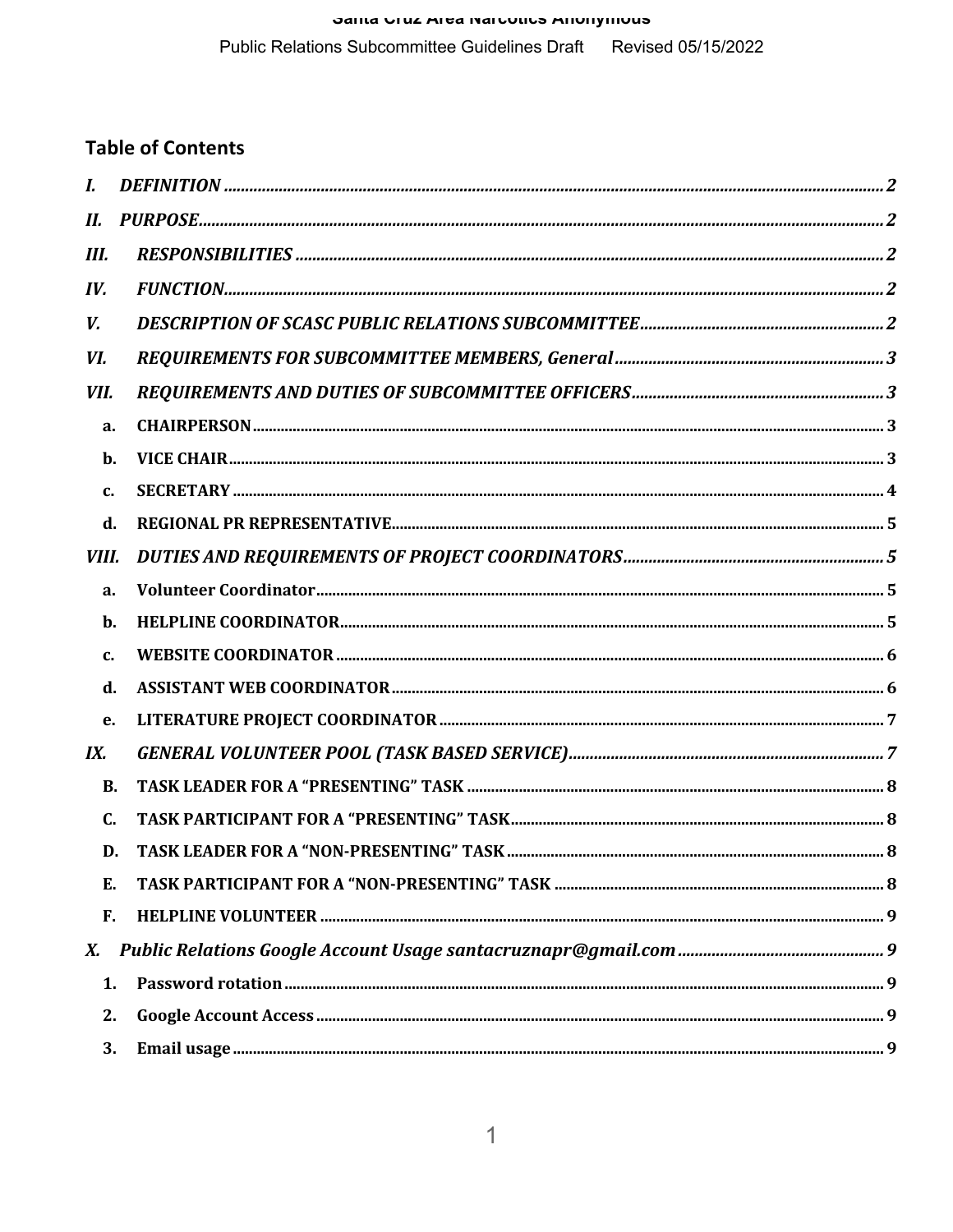Public Relations Subcommittee Guidelines Draft Revised 05/15/2022

# I. DEFINITION

We are an operating Subcommittee of the Santa Cruz Area Service Committee of Narcotics Anonymous. We are supported by the SCASC and thus fully accountable to that committee.

# II. PURPOSE

- a. To open and maintain lines of communication between the public and Narcotics Anonymous so that the message of recovery is available to everyone.
- b. To carry the message in accordance with the Twelve Traditions & Twelve Concepts of NA.
- c. To open and maintain lines of communication between the Public Relations Subcommittee, Area, Regional, and World Service.

# III. RESPONSIBILITIES

- a. The Public Relations Committee is the resource and coordinating body for all Santa Cruz Area PR efforts, assisting with all PR functions upon request and in a timely fashion.
- b. To respond to any PR request within the designated area, maintaining caution not to interfere with the responsibilities of other Area Subcommittees.
- c. To maintain a close working relationship with other PR Subcommittees of the region and with the Northern California Regional PR and H&I Sharing Forum.
- d. To maintain a close working relationship with other subcommittees within this Area, thereby ensuring that all requests are referred to and carried out by the appropriate Subcommittee in accordance with the Twelve Traditions.

# IV. FUNCTION

- a. To hold a monthly meeting at a time and place determined by the PR subcommittee.
- b. To inform the public about NA through service including, but not limited to the following:
	- 1. Coordinating Helpline volunteers and services.
	- 2. Creating and maintaining all NA PR posters in the area.
	- 3. Coordinating NA poster volunteers and events.
	- 4. Coordinating all non-NA requests for NA speakers (presentations in schools, jails, etc.) or referring those to the proper SCASC Public Relations project committees or SCASC H&I subcommittee.
	- 5. Cooperating with H&I in matters affecting PR.
	- 6. Providing all radio, television or other media public service announcements (PSAs) with approval of SCASC.
	- 7. Coordinating all requests from the media.
	- 8. Providing literature to community and social service locations.

# V. DESCRIPTION OF SCASC PUBLIC RELATIONS SUBCOMMITTEE

- a. This subcommittee shall consist of those positions listed in section VII.
- b. Members are defined as any NA member who has attended two consecutive meetings.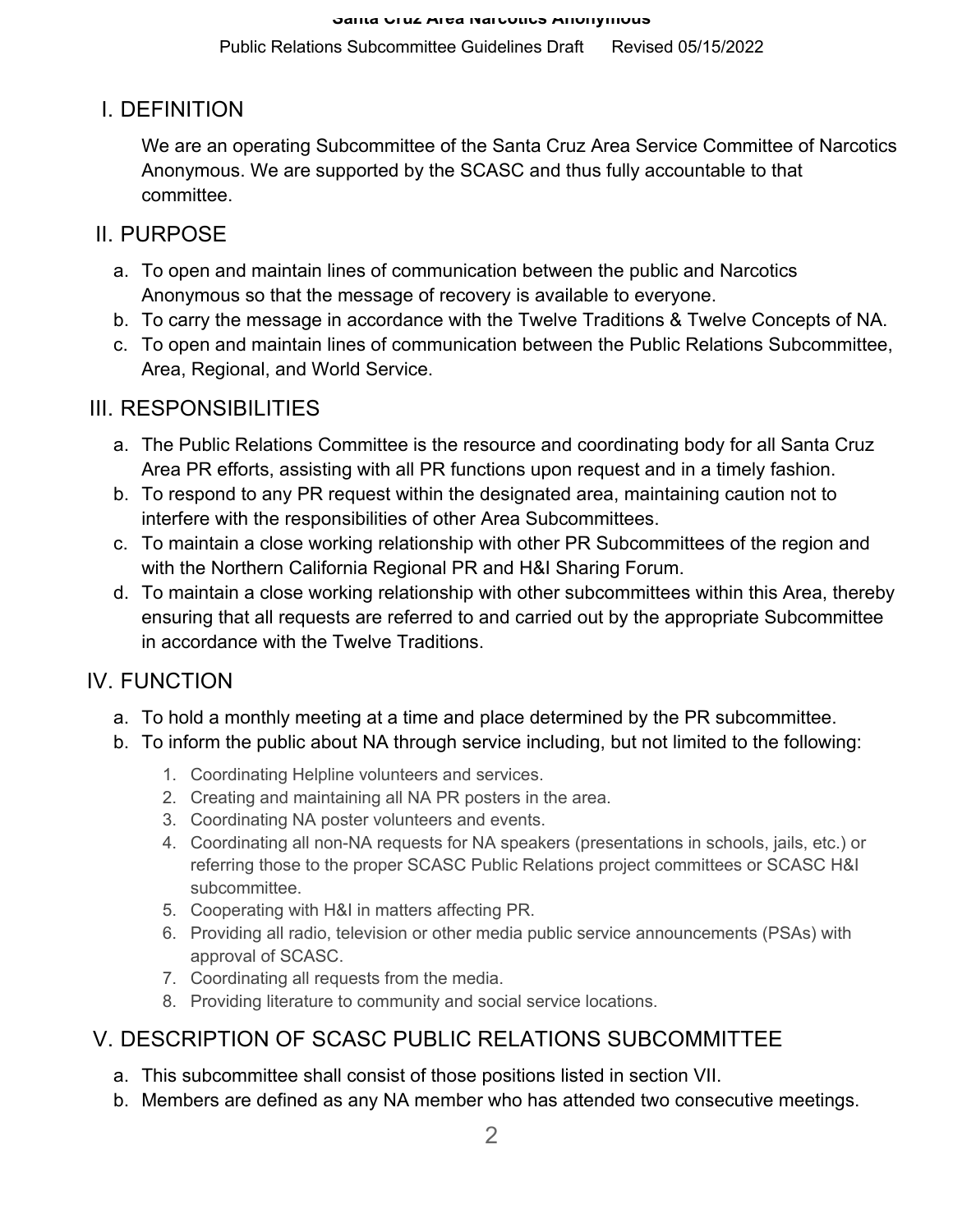### Public Relations Subcommittee Guidelines Draft Revised 05/15/2022

- c. The right to vote commences with the second meeting. Membership subject to ceasing after being absent two consecutive meetings without prior arrangement.
- d. Members may temporarily fulfill the responsibilities of more than one position until the position can be filled. Open positions will be announced regularly at area.
- e. All meetings are open to all interested members of NA.
- f. Voting procedures:
	- 1. Nominations for committee member positions shall be made in May, or any month in case of an open position.
	- 2. Elections for committee positions shall be held at the PR meeting in June, or one month following nominations.
	- 3. Any inactive committee member (after missing two consecutive meetings) may be removed from their position by a two-thirds majority vote.
	- 4. Only active members shall vote
	- 5. The chairperson shall only vote in the event of a tie.

# VI. REQUIREMENTS FOR SUBCOMMITTEE MEMBERS, General

- a. A stated willingness to serve.
- b. Time, resources, and ability to serve.
- c. Working knowledge and experience of the Twelve Traditions and the Twelve Steps of Narcotics Anonymous.
- d. Actively working a program of Narcotics Anonymous including sponsorship and step work.
- e. Willingness to complete a one-year term with an additional two months to train the next person.
- f. Reliable means of communication including email address or willingness to obtain one
- g. Read sections in the PR Handbook pertinent to their position.

# VII. REQUIREMENTS AND DUTIES OF SUBCOMMITTEE OFFICERS

## a. CHAIRPERSON

- 1. REQUIREMENTS
	- a. All requirements in section VI,
	- b. Two years of clean time,
	- c. Previous experience at PR subcommittee and/or as a GSR for the S.C.A.N.A.,
	- d. Ability to organize and give the committee direction and incentive.
- 2. DUTIES
	- a. Arranges times and agendas for meetings.
	- b. Initiates as necessary, correspondence, including communication between Areas, Region and other committees.
	- c. Ultimately responsible for files, records and overall functioning of the committee.
	- d. Attends monthly ASC meetings and gives written and verbal report of PR activities.
	- e. Responsible for establishing and maintaining good working relationship with PR and other subcommittees.
	- f. Keeps both the PR Web Coordinator and PR Web coordinator assistant informed of all upcoming events.

## b. VICE CHAIR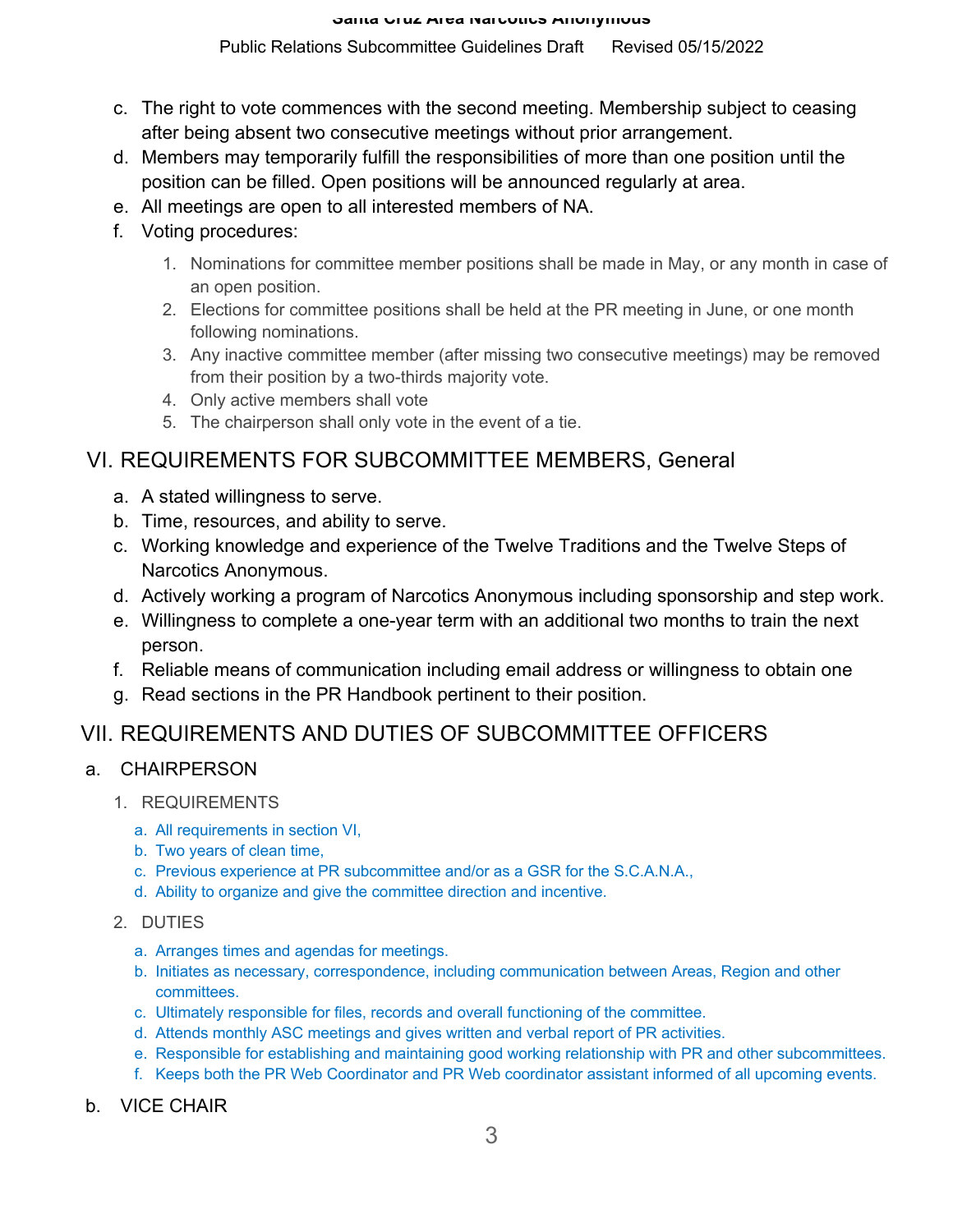#### Public Relations Subcommittee Guidelines Draft Revised 05/15/2022

- 1. REQUIREMENTS
	- a. All requirements in section VI
	- b. Two years of clean time.
	- c. Prior service experience.
	- d. Ability to assume responsibilities in Chairperson's absence.
- 2. DUTIES
	- a. Substitutes for Chairperson as necessary,
	- b. Works closely and assists in all duties of the PR Subcommittee,
	- c. Be responsible for, in close conjunction with the Volunteer Coordinator, delegation of task-based PR services, including but not limited to the following:
		- 1.School presentations
		- 2.Media requests
		- 3.Public service announcements
		- 4.Poster projects
		- 5.Presentations to professionals
	- d. Ensures that volunteers are selected appropriately for their respective tasks as described in section VIII and that they receive the appropriate training to perform the task assigned.

### c. SECRETARY

- 1. REQUIREMENTS
	- a. All requirements in section VI
	- b. Six months of clean time.
	- c. Prior service experience.
	- d. Ability to develop written material in a clear concise manner.
- 2. DUTIES
	- a. Record minutes of each meeting.
	- b. Distribute copies of those minutes to Chair prior to next month's ASC meeting and
	- c. Distribute minutes to members at the start of the next month's meeting.
	- d. Maintain archive of meeting minutes, agenda, monthly Area report, and PR Guidelines on the santacruaprna@gmail.com google drive.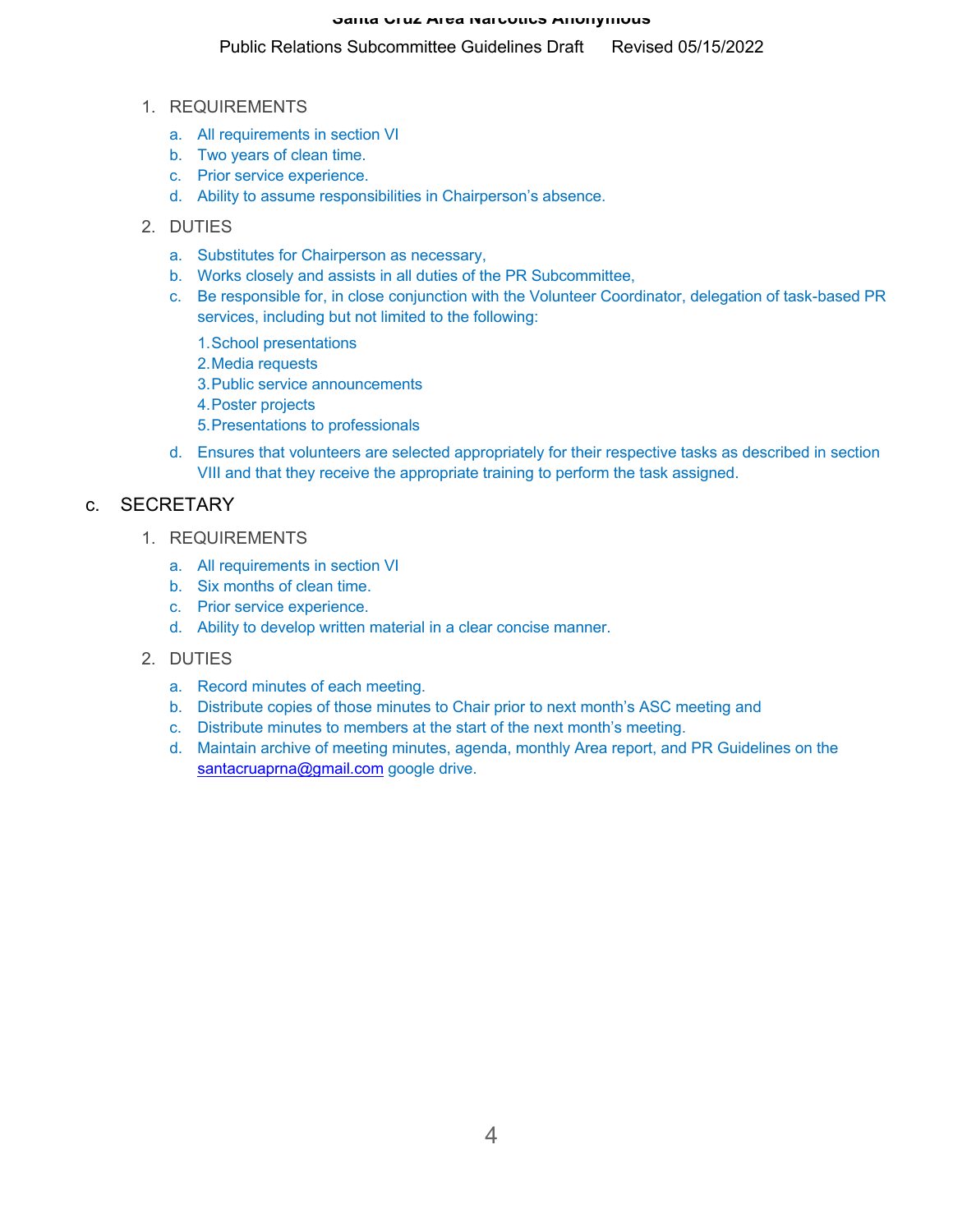# d. REGIONAL PR REPRESENTATIVE

- 1. REQUIREMENTS
	- a. All requirements in section VI
	- b. 2 years of clean time
	- c. Ability to travel to RSO every other month.
- 2. DUTIES
	- a. Be the Santa Cruz Area PR Liaison to NorCal Region NAPR
	- b. Submit reports to both bodies, the information received at each meeting.
	- c. To attend Regional PR meeting. Either in person or by conference call if unable to travel.
	- d. Maintain communication between NORCAL NA PR and Santa Cruz Area PR.

# VIII. DUTIES AND REQUIREMENTS OF PROJECT COORDINATORS

### a. Volunteer Coordinator

- 1. REQUIREMENTS
	- a. All requirements in Section VI
	- b. Six months of clean time
	- c. Skills necessary to maintain a list of volunteers
- 2. DUTIES
	- a. Attend a variety of NA meetings in the SC Area to actively seek volunteers for various PR tasks.
	- b. Educate the fellowship about available task-based PR service opportunities, including but not limited to:
		- 1. School panels
		- 2. Postering / PSAs
		- 3. Literature distribution
		- 4. Presentations to professionals
		- 5. Booth-sitting
	- c. Maintain updated list of volunteer information, including:
		- 1. Name
		- 2. Clean date
		- 3. Phone number
		- 4. Email address
		- 5. Service interests
		- 6. Coordinate with Vice Chair to ensure volunteers are available for PR tasks as needed.

## b. HELPLINE COORDINATOR

- 1. REQUIREMENTS
	- a. All requirements in section VI
	- b. Two years of clean time.
	- c. Skills necessary to maintain a database of names, phone numbers, and addresses (50+).
- 2. DUTIES
	- d. Provide answering service with updated phone list on a monthly basis.
	- e. Provide answering service with monthly-updated meeting schedules.
	- f. Recruit and train phone line volunteers as needed.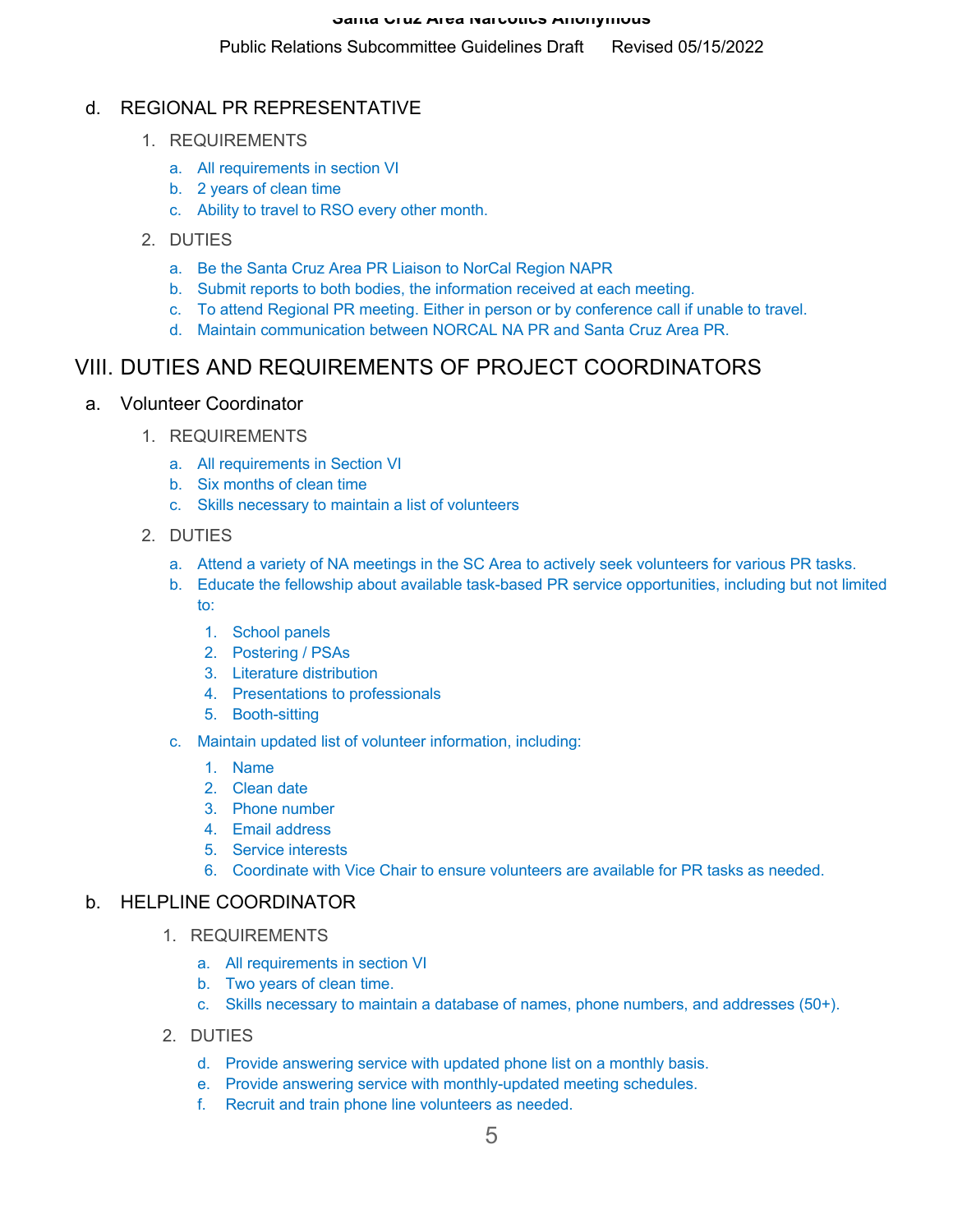#### Public Relations Subcommittee Guidelines Draft Revised 05/15/2022

- g. Maintains Helpline Volunteer Handbook, updating as necessary, keeps phone numbers current.
- h. Monitor helpline volunteer's performance, keeping in mind, that while the only requirement to be a member of NA is the desire to stop using, service workers have additional requirements.
- i. Using a drug will be taken as a resignation from any phone line position.
- j. Monitor answering services performance, keeping in mind that it is a competitive business, shopping around occasionally to make sure NA is getting the best deal.

## c. WEBSITE COORDINATOR

- 1. REQUIREMENTS
	- a. All requirements in section VI
	- b. Two years of clean time.
	- c. Is computer-savvy, experience with web site maintenance.
	- d. Access to computer and internet
	- e. Have necessary web editing tools
- 2. DUTIES
	- a. Backs up the website on a monthly basis.
	- b. Maintains software updates.
	- c. Provides any format or content changes, outside of meeting change information, to the PR subcommittee for their approval.
	- d. Adheres to the Fellowship Intellectual Property Trust (FIPT) to protect all fellowship copyrights and trademarks. This includes seeking, receiving and retaining approval by the NAWS, Inc., for all fellowship literature or logos used on the website.
	- e. Protects the SCANA from association with non-service structure approved websites that may use our name, literature or in any other way infer affiliation in violation of the 12 Traditions of NA.
	- f. Acts as the contact for the SCANA with an Internet Service Provider (ISP). Makes sure that all bills for charges, such as website hosting and domain registration, are paid in a timely manner. Autopay is the current, recommended method.
	- g. Makes sure that the ISP provides sufficient service quality and orders any services as required.
	- h. Maintains all software and instructions necessary to develop, maintain and otherwise support the website.
	- i. Any changes to meeting information on the web site, as well as changes to meeting information in the printed meeting guide and on the phone line, may only be conveyed to the PR subcommittee by:
		- i. trusted servants from the meeting which is conveying a change,
		- ii. the ASC vice chairperson.
	- j. Maintain basic security provisions to protect website from common assaults.
	- k. Ensures that the website adheres to the 12 Steps and 12 Traditions of Narcotics Anonymous and carries the message to the newcomer.
	- l. Work with Assistant Web Coordinator and PR Chair to supply printed schedules to H&I and others as necessary.
	- m. Maintains the Software on the Area's laptop used by the Administration Committee's Treasurer. This includes maintaining the administration password for it@santacruzna.org required to install new SW on the area laptop.

## d. ASSISTANT WEB COORDINATOR

- 1. REQUIREMENTS
	- a. All requirements in section VI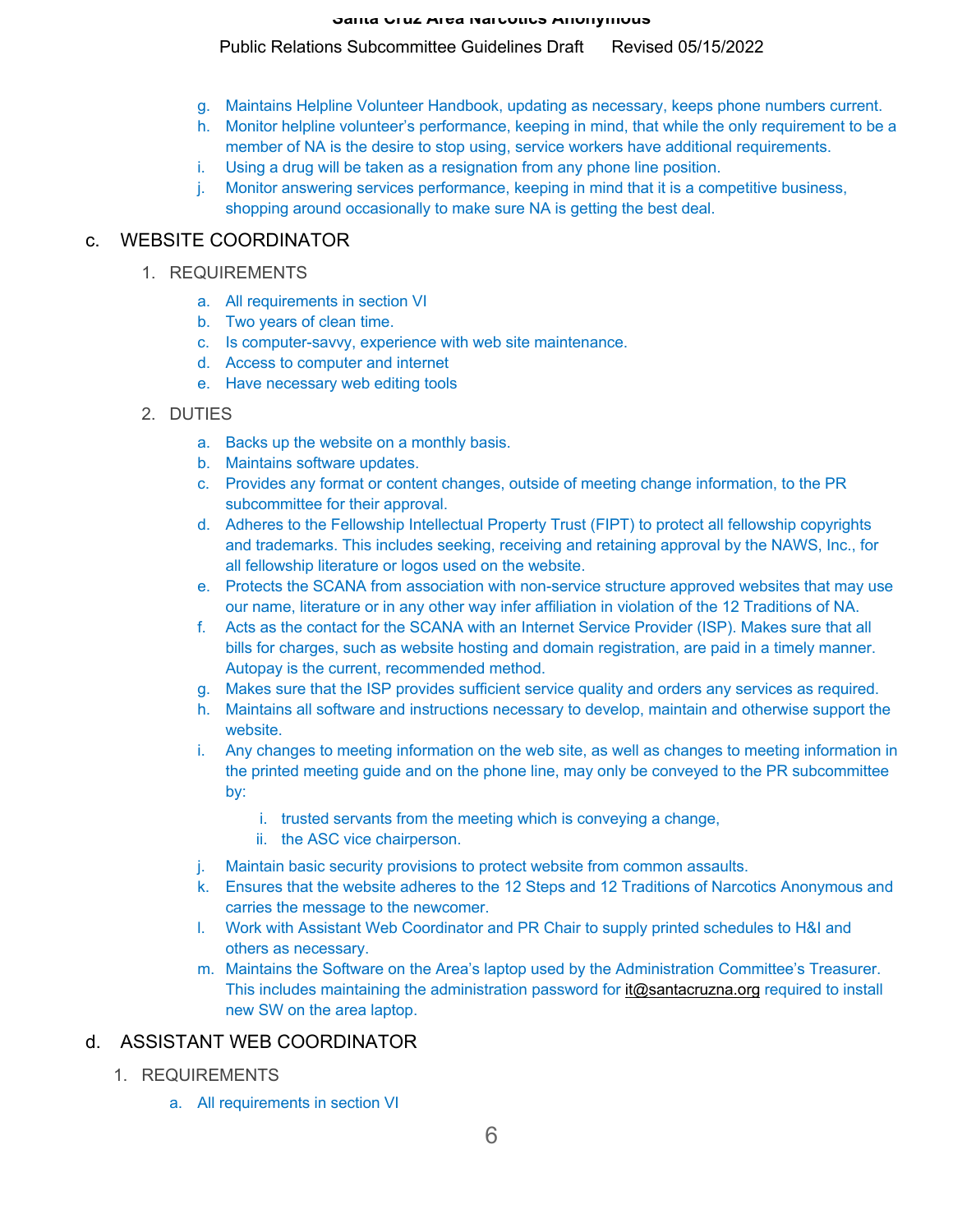#### Public Relations Subcommittee Guidelines Draft Revised 05/15/2022

- b. Willingness to serve.
- c. One-year of clean time.
- d. Computer skills necessary to maintain the website.
- e. Access to computer and internet.
- f. Fluency with MS Word or equivalent, and MS Excel or equivalent.

#### 2. DUTIES

- a. Schedule
	- 1. Makes routine monthly changes to meetings and events pages.
	- 2. Assist Web Coordinator in maintenance, modification, & testing of website & related computer assets.
	- 3. Print schedules quarterly, deliver monthly to ASC meetings or PR Chair prior to meeting for distribution to groups and area subcommittees.
- b. Text Alerts
	- 1. Operate the Text Message system to send out announcements of new or changed meetings, & special notifications as necessary.
	- 2. Text announcement of meeting change notifications are typically sent out the morning of the meeting being changed; for morning meetings, the evening before.
	- 3. Correspond with trusted servants from the meeting which is conveying a change or the Admin Vice Chair, per section VIII C 2 i), to resolve any schedule or Text Message issues.
- c. Text Notification categories
	- 1. Monthly Birthday Speaker meeting
	- 2. Existing meeting changes to schedule day, time, location, format
	- 3. Area approved requests for instance subcommittee/event announcements
	- 4. New meetings approved by Area any meeting that isn't currently on the schedule or wasn't on the schedule pre covid require Area approval.
	- 5. Communicable Disease exposure meeting trusted servants can request a text announcement in the case a member attended a meeting and it was determined they were positive for a communicable disease.

## e. LITERATURE PROJECT COORDINATOR

- 1. REQUIREMENTS
	- a. One year of clean time.
	- b. Ability to coordinate a pool of volunteers to deliver literature throughout Santa Cruz County
- 2. DUTIES
	- a. Orders NA literature on as necessary to maintain an adequate supply for distribution.
	- b. Responsible for delegating literature delivery to volunteers, or delivering personally in the absence of available volunteers
	- c. In charge of finding new distributing locations.
	- d. Maintain a list of current volunteers and which locations they are covering for literature delivery

# IX. GENERAL VOLUNTEER POOL (TASK BASED SERVICE)

A. Description

May not need to attend PR Subcommittee meetings, but the different types of task-based service lend themselves to different clean time requirements and different types of training required to perform those tasks.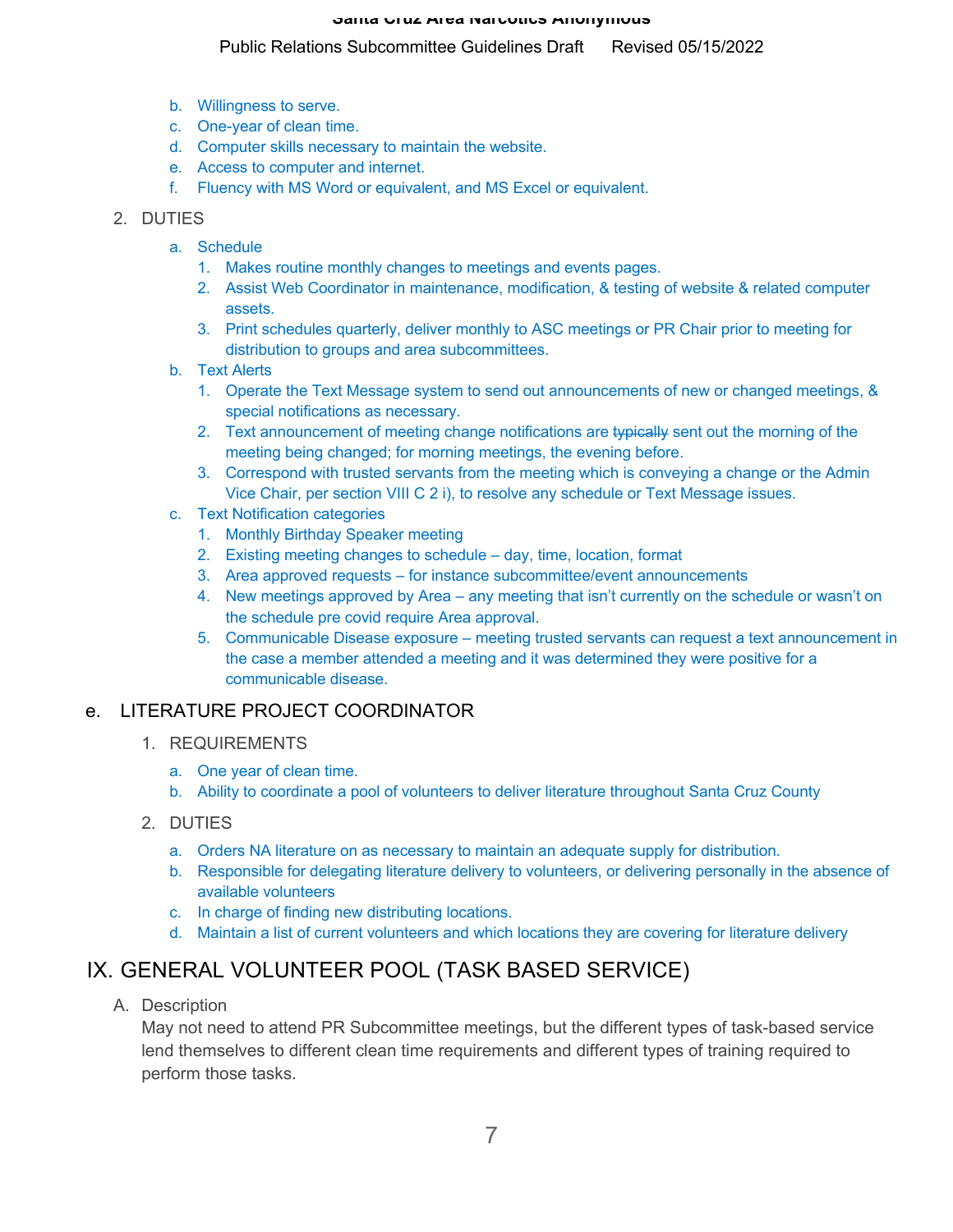#### Public Relations Subcommittee Guidelines Draft Revised 05/15/2022

**a.** Within the category of "task-based service" there are "presenting tasks" and "non-presenting tasks". For the purposes of these Guidelines, we define "presenting tasks" to be those which require speaking to non-addicts about NA and being able to field questions (e.g. schools panels, presentations to professionals, responses to media requests, booths at health fairs, etc.), while "non-presenting tasks" are those which don't require this (putting up flyers, distributing literature, putting out business cards, etc.)

# B. TASK LEADER FOR A "PRESENTING" TASK

### 1. REQUIREMENTS

- a. Two years of clean time.
- b. Previous experience at the PR or Area level.
- c. Previous presentation training or willingness to undergo presentation training
- d. Ability to train other participants once having received presentation training.
- e. Ability to organize, coordinate, and perform a task which involves speaking to non-addicts and answering questions about NA (such as a school panel, a presentation to professionals, a response to a media request, etc.)
- 2. DUTIES MAY INCLUDE, ON A TASK-BY-TASK BASIS:
	- a. Arrange time and agendas for group meetings and presentations.
	- b. Report to PR Subcommittee, via Vice Chair, about plans for projects and expenditures.
	- c. Coordinate non-NA requests for NA speakers.
	- d. Holds presentations at schools in accordance with School's Project Guidelines.
	- e. Train additional participants for presentations as needed to perform task at hand.

# C. TASK PARTICIPANT FOR A "PRESENTING" TASK

- 1. REQUIREMENTS:
	- a. Six months of clean time.
	- b. Active member of NA with a working knowledge of the Twelve Steps and Twelve Traditions.
	- c. Willingness to receive training for the task at hand
- 2. DUTIES MAY INCLUDE, ON A TASK-BY-TASK BASIS
	- a. Participate in presentations or other activities under the guidance and supervision of the current volunteer Task Leader.

## D. TASK LEADER FOR A "NON-PRESENTING" TASK

- 1. REQUIREMENTS:
	- a. Six months of clean time.
	- b. Active member of NA with a working knowledge of the Twelve Steps and Twelve Traditions.
	- c. Willingness to serve, and willingness to ask for help as needed.
- 2. DUTIES MAY INCLUDE, ON A TASK-BY-TASK BASIS:
	- a. Coordinate task as requested by the PR Subcommittee.
	- b. Delegate responsibilities to other Task Participants as needed.

## E. TASK PARTICIPANT FOR A "NON-PRESENTING" TASK

- 1. REQUIREMENTS:
	- a. 24 hours of clean time.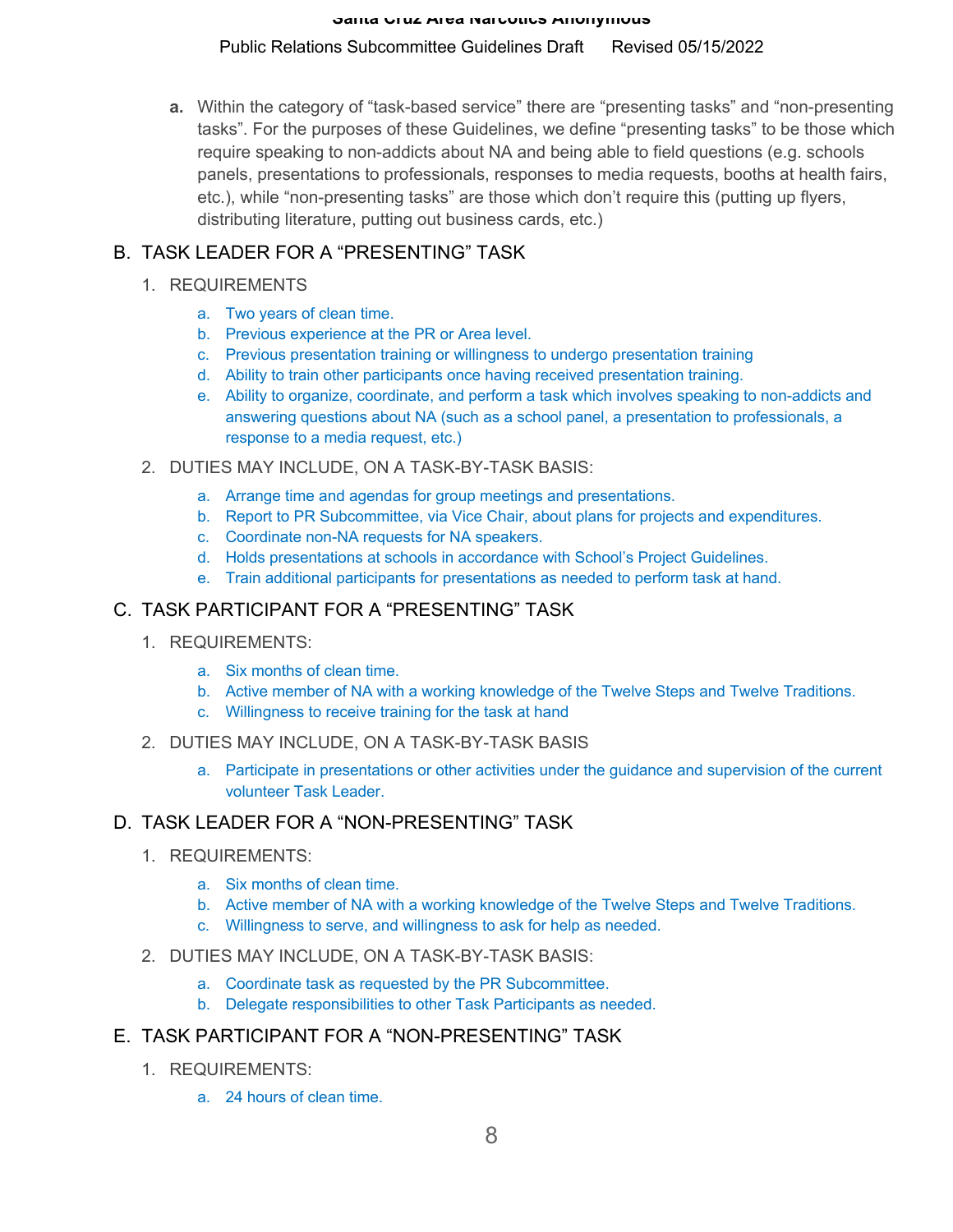#### Public Relations Subcommittee Guidelines Draft Revised 05/15/2022

- b. Willingness to serve.
- 2. DUTIES MAY INCLUDE, ON A TASK-BY-TASK BASIS:
	- a. Participates in PR task (such as literature distribution, putting up flyers, or other tasks which do not require speaking to non-addicts about NA) as requested by Task Leader.

### F. HELPLINE VOLUNTEER

- 1. REQUIREMENTS
	- a. One year of clean time.
	- b. Active member of NA with a working knowledge of the Twelve Steps and Twelve Traditions.
	- c. Has been trained by Helpline Coordinator
	- d. Willingness to help the addict who still suffers.

#### 2. DUTIES

- a. Attend and cooperate in yearly Helpline volunteer training.
- b. To a reasonable extent, be available during "on-call" hours.
- c. Keep updated meeting schedule and Helpline Volunteer's Handbook for reference when receiving calls.
- d. Update phone line coordinator when phone number, address, or times available change

# X. Public Relations Google Account Usage santacruznapr@gmail.com

## 1. Password rotation

- a. Annually
	- 1. At the beginning of every service term, June 1, the PR Google account password will be rotated by the PR Chair.
	- 2. The PR Chair will supply that password to the Admin committee as soon as the new password is generated.
	- 3. The Google account recovery email address will be set to **scnaadm@gmail.com**. This is not to be changed for any reason.
	- 4. The Google account recovery phone number can be either the PR Chair or the Admin PR liaison. The recovery phone for the current term will be set at the time of the password rotation.
- b. Members stepping down
	- 1. If a PR member steps down from the subcommittee prior to the end of the term, or if requested by the member, the member's device will be deleted from the Google account.

#### 2. Google Account Access

- a. Google account access is granted to all duly elected trusted servants of the PR subcommittee.
- b. Google account access can be granted to general members that does not hold a PR service position on the PR subcommittee by vote of the subcommittee.

#### 3. Email usage

- a. All PR subcommittee members with Google account access can use the PR gmail.
	- 1. So as to provide timely responses to member inquiries all PR subcommittee members with Google account access can respond to PR gmail.
- b. Sending/Responding to PR Email